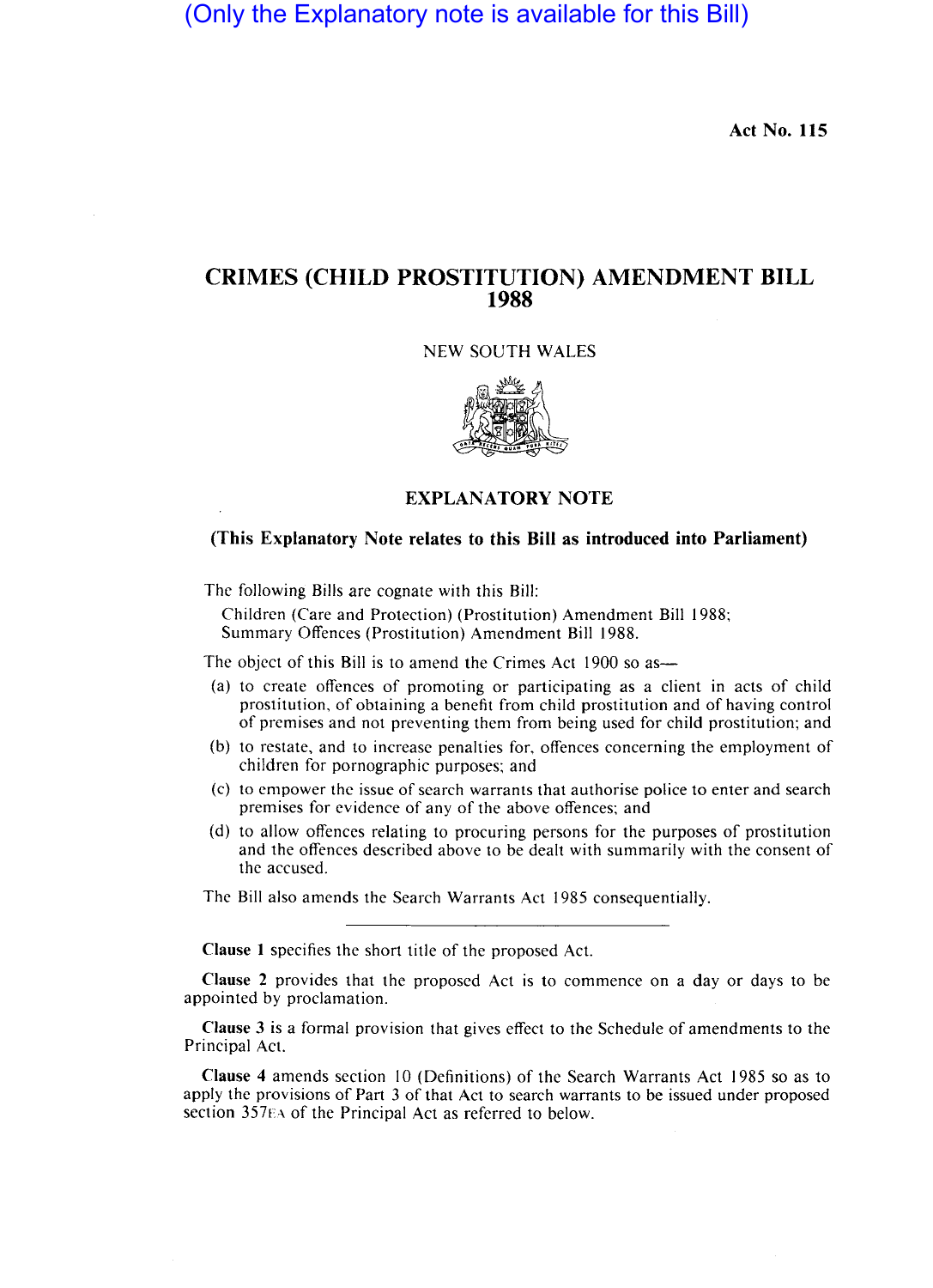## SCHEDULE 1-AMENDMENT OF CRIMES ACT 1900

### Offences relating to child prostitution

Schedule 1 (3) inserts proposed sections  $91c-91G$  into the Principal Act. Of the proposed sections:

Section 91c defines "act of child prostitution" and "child". An act of child prostitution is not limited to an act of prostitution (within the meaning of section 20 of the Summary Offences Act 1988) that is engaged in by a child but would include such things as sexual favours granted by male or female children in return for the supply of drugs. A child is defined as a person under 18 years.

Section 91D makes it an offence to cause or induce a child to participate in an act of child prostitution or to participate in any such act as a client of the child. The maximum penalty for any such offence will be penal servitude for 10 years, or if the age of the child is under 14, for 14 years.

Section 91E makes it an offence for a person to receive money or any other material benefit if the person knows it is erived from an act of child prostitution. The maximum penalty for any such offence will be penal servitude for 10 years.

Section 91F makes it an offence if any person who is capable of exercising lawful control over premises does not use a1l due diligence to prevent acts of child prostitution (which the person knows about) from being committed on the premises. The maximum penalty for any such offence will be penal servitude for 7 years. penalty for any such offence will be enal servitude for 7 years.

#### Prohibition of employment of children for pornographic purposes

Schedule 1  $(3)$  also inserts proposed section 91 $\sigma$  into the Principal Act. The section restates the substance of section 51 of the Children (Care and Protection) Act 1987 which makes it an offence if a person-

employs a child for pornographic purposes; or

- causes or procures a child to be so employed; or
- being a person having the care of a child, consents to or allows such employment of the child.

It is made clear that a person may have the care of the child without having custody of the child and that the child may not necessarily be the person remunerated for the employment.

The maximum penalty for any such offence will be penal servitude for 5 years or, if the age of the child is under 14, for 7 years.

#### Search warrants

Schedule 1 (4) inserts proposed section  $357E\text{A}$  into the Principal Act which empowers a member of the Police Force to apply for a search warrant authorising the entry and search of premises on which there are reasonable grounds to believe that an offence under proposed section 91D, 91E, 91F or 91G has been committed.

### Summary proceedings for procuring persons for the purposes of prostitution or for proposed offences concerning children

Schedule I (5) amends section 476 of the Principal Act so as to allow an offence against section 91A or 91B (relating to procuring persons for the purposes of prostitution) or proposed section 91D, 91E, 91F or 91G to be dealt with by a Magistrate in a Local Court if the accused consents. If an offence is so dealt with, the maximum penalty is imprisonment for not more than 2 years or a fine of not more than \$2,000, or both.